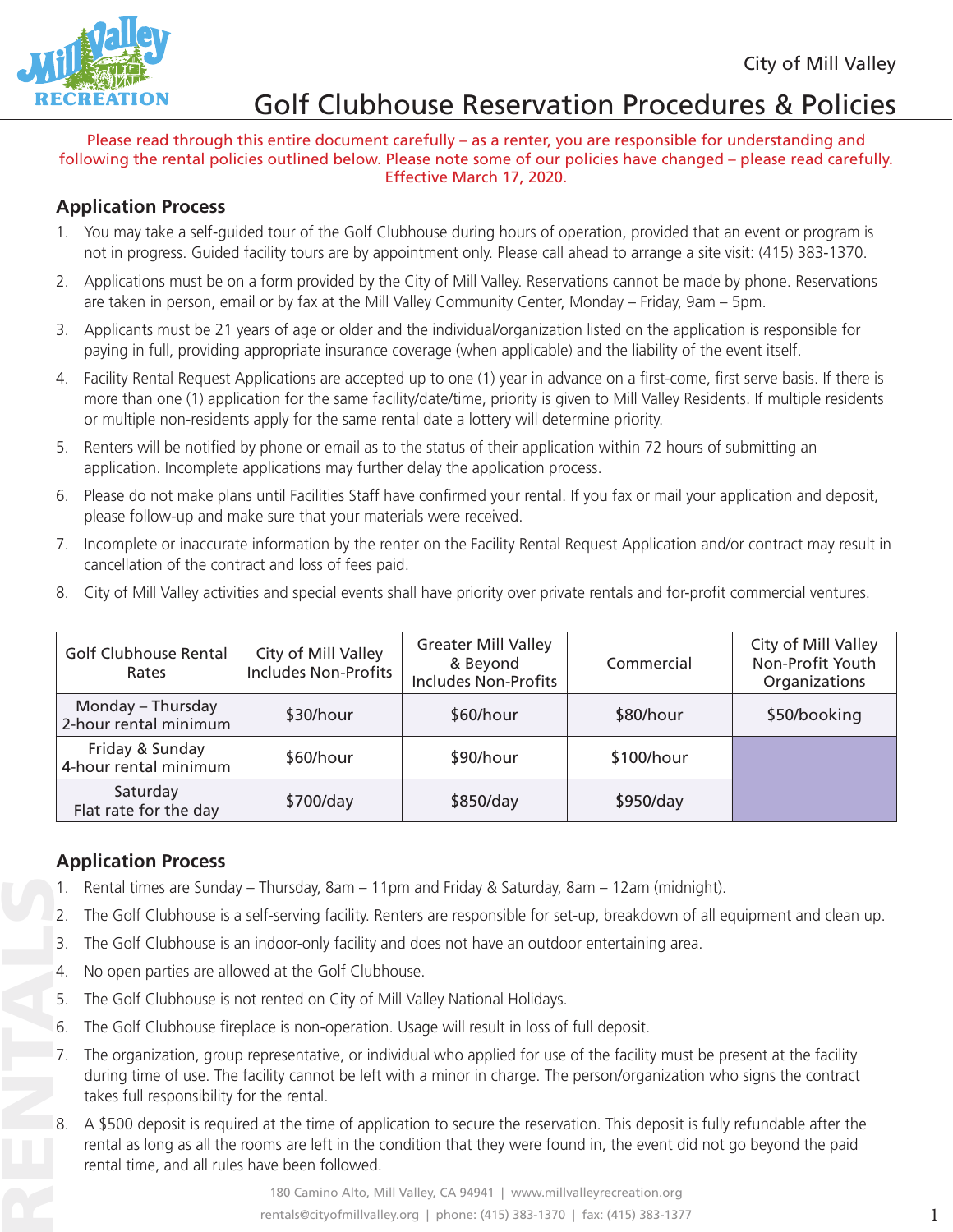

- 9. Rental time must include all time needed for set up, decorating, main event, and clean up.
- 10. Reservations will be confirmed and considered complete only after all required forms are signed and submitted, and applicable fees and deposit are paid. No dates are held for any group or individual who has not submitted a facility rental form and security deposit.
- 11. Only the renter(s) whose name is on the rental application may submit changes. Changes are subject to approval and must be made in writing (email preferred), or directly with Facilities Staff in person or over the phone. **All rental changes are tentative until confirmed by Facilities Staff and any/all additional fees have been paid.**
- 12. Renter acknowledges that the facility may be rendered unusable or otherwise unavailable due to circumstances beyond the City of Mill Valley's control. This includes, but is not limited to flooding, fire, natural disaster, power outages, criminal acts, acts of terrorism, or national, state, and local emergencies. In the event that the facility should be unavailable due to such circumstances, the City of Mill Valley will refund any fees received from renter. The City of Mill Valley shall not be liable for renter's consequential damages, including but not limited to other costs incurred in connection with renter's event, lost profits and lost opportunities.
- 13. The City reserves the right to cancel or stop an event in progress exceeding maximum limits.

## **Maximum Capacity**

Listed below is the maximum occupancy. The City of Mill Valley reserves the right to cancel or stop an event that exceeds the maximum limit.

**Assembly:** 125 **Dining:** 90

## **Deposit**

- 1. A refundable security deposit of \$500 is required to confirm a reservation.
- 2. The deposit must be paid in full at the time facility is reserved. Deposits are separate from the rental fees. Deposit fees will be processed the same day the application is processed.
- 3. The deposit will be returned (if no damages or violations occur) within 30 days following the event. The deposit will be used to pay for additional fees if your event/activity caused the need for:
	- a. Cleaning beyond normal Community Center maintenance.
	- b. Repairs or replacement due to structural or equipment damage.
	- c. The number of persons attending the event exceeds the number of participants listed on the agreement.
	- d. Fire/Police Department response.
	- e. Unexpected/additional staff time.
- 4. If fees exceed the amount of deposit, renter will be required to pay the additional amount.used to pay for additional fees if

## **Insurance and Damage Responsibilities**

- 1. A certificate of liability event insurance is required for any event in which alcohol is served or the number of participants exceeds 100. A certificate of insurance may also be required from third-party vendors and/or for special requests at the discretion of Facilities Staff.
- 2. Certificates of insurance must name the City of Mill Valley as additional insured and provide proof of coverage for a minimum of \$1,000,000 (one million) for property damage and public liability.
- 3. Insurance certificate(s) and additional endorsement page(s) must be received and approved by Facilities Staff at least 30 days prior to the event. Insurance documents can be emailed directly to Facilities Staff, faxed, or mailed to the Mill Valley Community Center.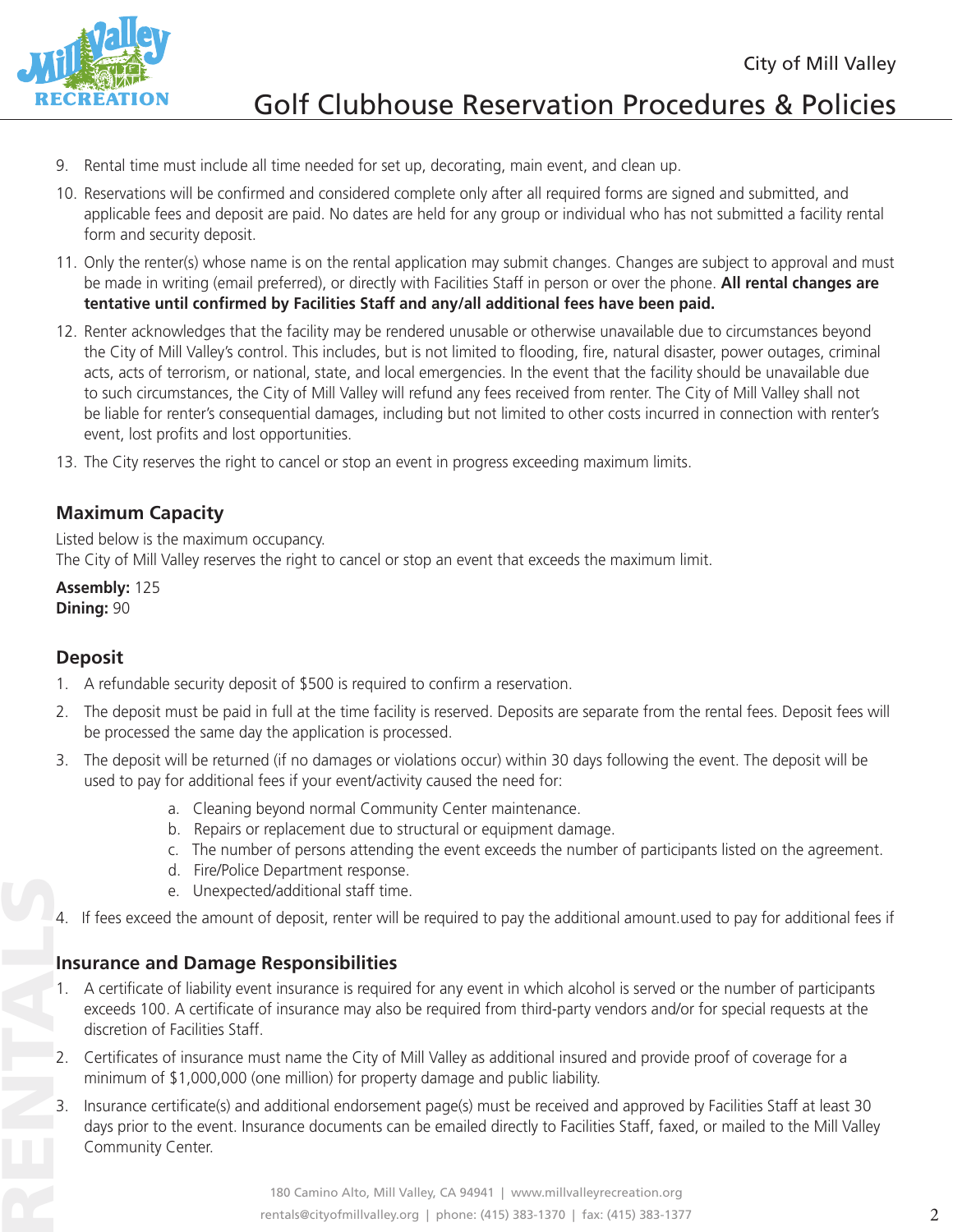

- 4. All persons to whom a rental has been granted must agree in writing to hold the City of Mill Valley harmless and indemnify the City of Mill Valley from any and all liability for injury to persons or property occurring as a result of the activity sponsored.
- 5. Liability event insurance may be purchased through an individual's or organization's insurance company of choice or through the City of Mill Valley suggested vendor, HUB International. Please visit **www.eventinsure.com** for information on HUB International coverage details.
- 6. Facility inspections are conducted immediately following events by Facilities Staff to determine the condition of equipment used, room(s) rented and assembly/service areas. If damage is discovered, the renter will be notified by Facilities Staff within 14 business days following the rental.

## **Rental Fees**

Rental fees are due 6 months prior to rental. All rental fees are due at time of application if the rental request date is less than 6 months prior to event date. **If a rental payment is not received within the specified time, the reservation will be canceled and the deposit will be retained by the City and not refunded.**

- 1. Payments are accepted in the form of check, cash, or credit card.
- 2. Events that exceed the scheduled rental time will be billed the hourly room rental rate for the additional time.
- 3. Fees are not refunded for reserved time not used. Reserved time should be chosen carefully; once fees are paid, there will be no refund for decreased reserved or actual use time.
- 4. Additional cleaning costs are charged for labor, and any damage repairs will be charged at the actual cost.
- 5. Payments plans for on-going rentals must be pre-approved by Facilities Staff and requested by the renter at time of application.

| Date of Application                       | Deposit                                       | <b>Rental Fees</b>                                            |
|-------------------------------------------|-----------------------------------------------|---------------------------------------------------------------|
| 1 year $-6$ months<br>prior to event date | 100% of deposit due<br>at time of reservation | 100% rental fees due<br>180 days prior<br>prior to event date |
| Less than 6 months<br>prior to event date | 100% of deposit due<br>at time of reservation | 100% of rental fees due<br>at time of application             |

## **Rental Fee Payment Schedule for Golf Clubhouse**

## **Cancellations and Refunds**

Canceling a confirmed Golf Clubhouse reservation may be subject to penalties. Cancellation fees are determined by the amount of notice given prior to the scheduled event.

- 1. Deposits and refunds will be refunded in the same form as the original payment with the exception of cash payment which will be refunded as a check. No cash or check refunds will be issued for fees or deposits paid by credit card.
- 2. Refunds will be processed within 30 days after your event.
- 3. If the City cancels a rental, all fees will be returned.
- 4. The person named on the contract must make a cancellation in writing (email preferred) or directly with Facilities Staff in person or via phone.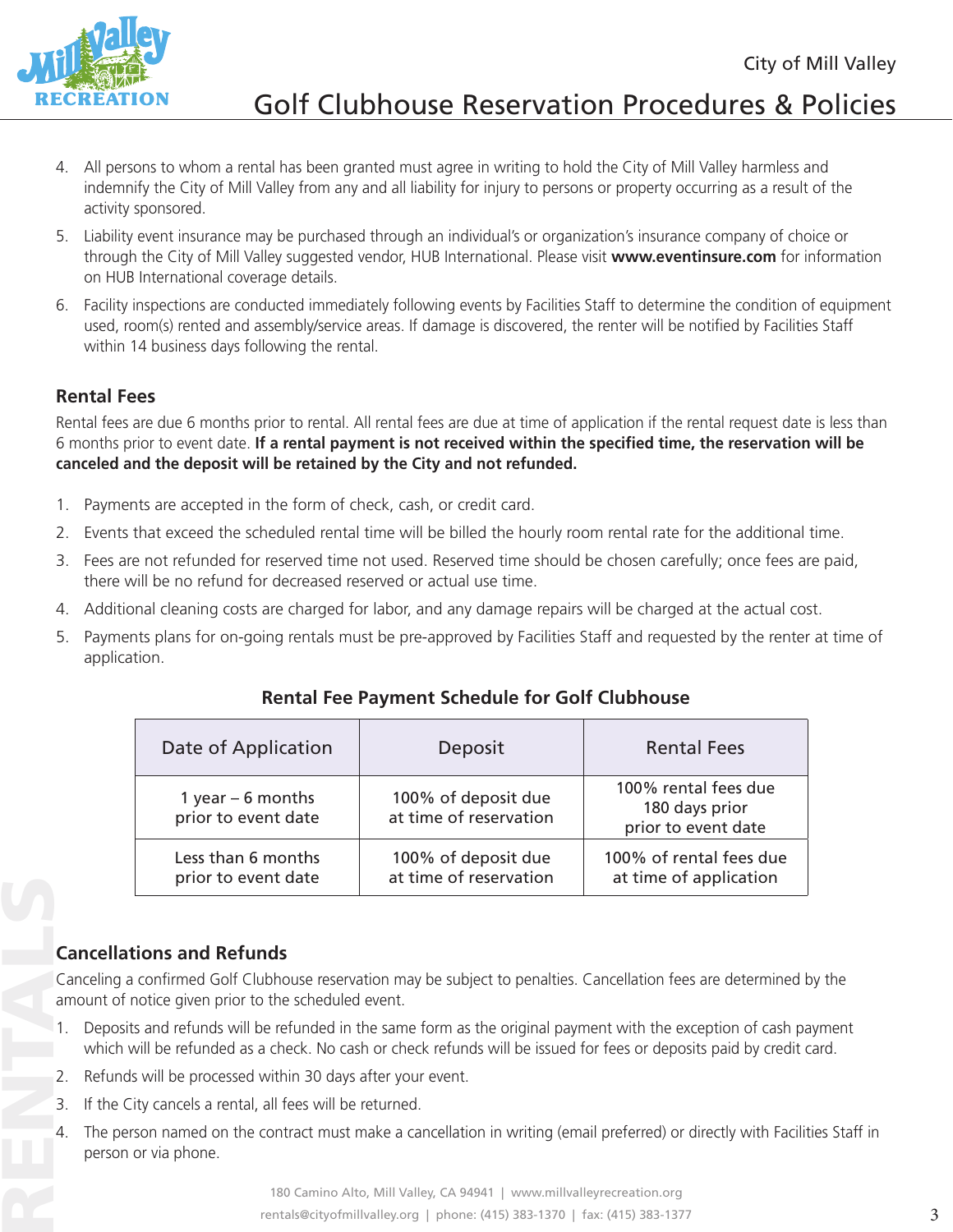

## **Refund Schedule for Golf Clubhouse**

| <b>Cancellation Date</b>             | <b>Deposit Fee Returned</b> | <b>Rental Fee Returned</b> |
|--------------------------------------|-----------------------------|----------------------------|
| More than 6 months<br>prior to event | 50%                         | 100%                       |
| 4 - 6 months prior to event          | $0\%$                       | 50%                        |
| 3 months or less prior<br>to event   | 100%                        | $0\%$                      |

- 5. Cancellations by any renting party more than 6 months prior to reserved date will be refunded 100% of rental fees and 50% of the deposit. **The City will retain 50% of the Deposit.**
- 6. If cancellation is made less than 6 months but more than 4 months prior to reserved date, 100% of the deposit and **50% of rental fees will be retained by the City.**
- 7. If cancellation is made 3 months or less prior to reserved date, 100% of the deposit fee will be returned, **but the City will retain the full rental fee.**
- 8. For rentals canceled 3 months or less in advance: If rental fees paid are less than the deposit, the deposit will be retained and rental fees will be returned.

## **Conditions of Use for Golf Clubhouse**

### **1. Care of Facilities/Hours:**

All groups using a City of Mill Valley facility shall be responsible for proper use of all property, equipment and facilities. Department displays will not be taken down to accommodate private receptions or parties. Rental times are Sunday through Thursday, 8am – 11pm, Friday & Saturday 8am – 12am (midnight). All amplified sound must conclude by 10pm Sunday through Thursday and 11pm Friday and Saturday.

### **2. Preparation and Clean-up:**

All activity, including set-up, main event and cleanup, must be listed as rental time on the application. All preparation and clean up shall be completed by the user group including removal of decorations and other items brought by user groups. The renting party shall be responsible for setting up and breaking down all tables and chairs and storing them back in their proper storage place.

RENTALS The kitchen must be cleaned after use; counters and appliances wiped down and cleaned, floors mopped, etc. or additional charges with be incurred. Additional cleaning may also be incurred due to unusual spills, scuffmarks, scratches, etc. which occur during the rental. All activity, including set-up and cleanup must be listed on the original application. Users shall supply additional garbage containers (dumpsters) at the user's own expense at the discretion of Facilities Staff.

Renters shall supply additional garbage and/or recycling containers at the renter's own expense at the discretion of Facilities Staff.

#### **3. Renter Properties:**

Any property, rental items, decorations or temporary fixtures brought to the facility for any event must be pre-approved by Facilities Staff. The renting party shall remove such items within a predetermined and agreed upon time after the scheduled event. Any property brought in or installed without prior approval will be removed at renting party's expense. The City of Mill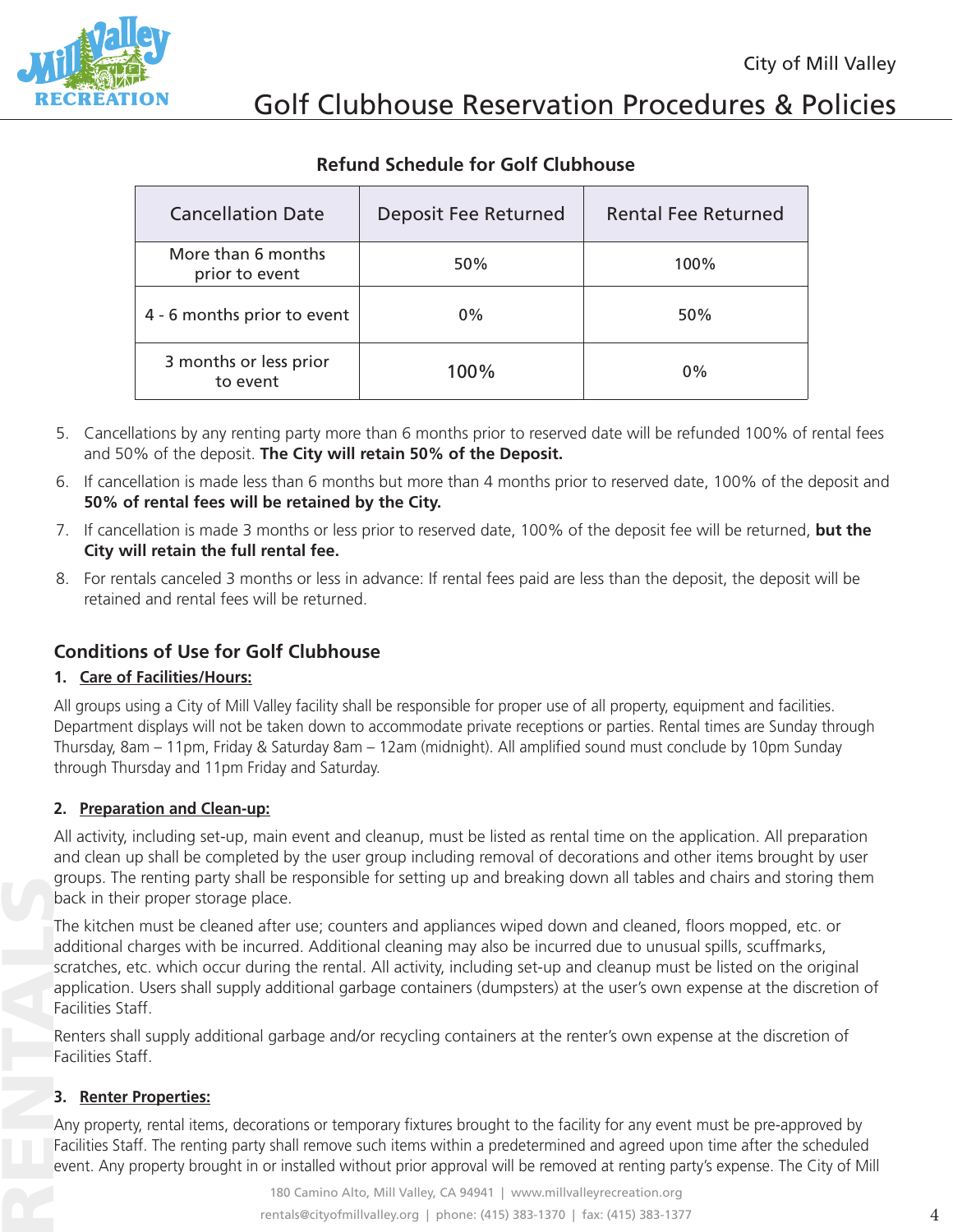

Valley is not responsible for lost or stolen items and will not be responsible for any items delivered before or left after an event. **Nothing may be stored on-site without prior approval of Facilities Staff.**

### **4. Exits:**

All exit doors and hallways must be kept clear at all times. At no time can exits be covered or obstructed by tables, chairs, decorations or other equipment. **Fire code requires 5 ft. clearance to be maintained around all exit doors throughout the time of the event.** The City of Mill Valley reserves the right to cancel or stop an event that does not meet exit door clearance requirements.

### **5. Service of Food or Beverages:**

In all facilities, no food items shall be sold to the public, unless approved in advance by Facilities Staff. A State Board of Equalization Swap Meets, Flea Markets, or Special Event Certification is required for all single day events selling food and/or beverages (county permits not required). Events for longer than one day, which include serving or selling food, are required to obtain a "Temporary Food Facility Permit" from the Marin County Environmental Health Department. In all cases where food is available, renters shall be advised to contact the Environmental Health Department regarding safe food handling.

#### **6. Catering and Kitchen Use:**

Renters may provide their own food and beverages, or they may utilize professional caterers for their event. Renters are responsible for arranging their own catering, linens, dishes and catering supplies. **Any equipment or decorations brought on site must be delivered and picked up within your reserved time unless prior arrangements are made with Facilities Staff.** 

Use of an on-site catering company must be declared to Facilities Staff at least 30 days prior to the event. **Renter is responsible for the condition of the kitchen and for the caterer in charge of the event. Failure to comply with kitchen** regulations and proper disposal of waste will result in a deduction or forfeiture of the deposit. Kitchen must be returned to the same condition in which it was found at beginning of event. On-site barbecuing requires pre-approval and is restricted to certain areas outside the facility.

### **7. Use of Alcohol:**

#### *Liability Event Insurance*

A certificate of liability event insurance is required for any event in which alcohol is served. Host Liquor Liability is acceptable only if liquor is served, not sold, for less than 5.5 hours at an event with a closed guest list.

### *State Alcoholic Beverage Control Department Requirements*

If alcoholic beverages are to be sold, the City requires the user to obtain a permit from the State Alcoholic Beverage Control Department. A permit is only required if the user is planning on selling alcohol and events involving exchange of any type of monetary consideration (example: purchase of meal ticket with alcohol being served as part of that meal) requires the renter to

obtain an ABC permit.

### *Full Liquor Liability*

A Full Liquor Liability Premium must be purchased and included on a certification of insurance if liquor, beer or wine is available for consumption and money is to change hands in any way, shape or form, between the event holder and those who participate/attend, (i.e., for a donation, ticket, for a meal, for entry to the event, for the beverage) or if liquor, wine and/or beer

is available for longer than 5.5 hours.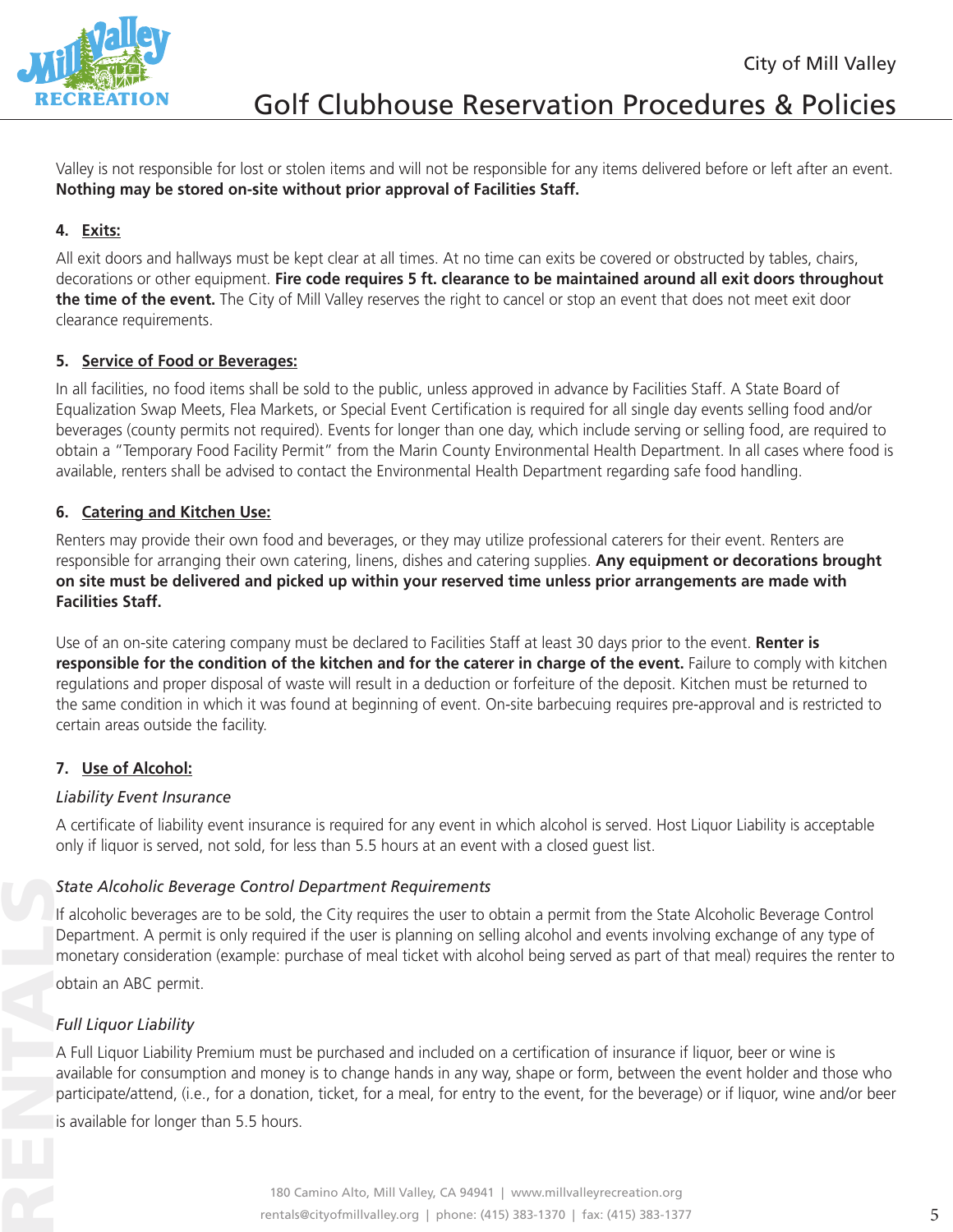City of Mill Valley



# Golf Clubhouse Reservation Procedures & Policies

#### *Renter Responsibilities*

Renter must obtain and submit all necessary insurance and permit certificates to Facilities Staff no less than 30 days prior to the event.

State law prohibits the serving of alcoholic beverages to minors or to anyone who is or appears to be under the influence of alcohol. Alcohol must be served by an adult, over 21, from a bar or staffed beverage table.

Renter is responsible for any of their guests that bring alcohol into the facility without obtaining the proper insurance and security requirements. **Events may immediately be canceled if alcohol is consumed without meeting these requirements.** 

#### **8. Security:**

The City of Mill Valley may require, as a condition for approval of a Facility Contract, that licensed security guards be present at a rental event. Security might be required for, but not limited to, the following:

- The honoree is under 21 years of age and attendance is over 75
- The event is open to the public
- The event is private and attendance is over 75

Facilities Staff may, at any time, require additional security at the renter's expense prior to and/or during the event.

#### **9. Decorations:**

- Smoke and fog machines of any type are not to be used inside facility.
- No candles or oil lamps permitted. Votive candles in glass containers may be used if the tip of the flame is 1.5 inches below the top of the votive.
- Dry rice, birdseed, grass, hay, flower petals, loose glitter or confetti are prohibited both inside and outside the Community Center.
- Any plants or shrubs brought into the building must be in a waterproof container. When setting up the plants on the wood flooring, there must be something underneath the container to protect the floor.
- Exits, exit sign, fire extinguishers, and any other safety devices or signage must not be covered or obstructed at any time.
- The City of Mill Valley may not supply ladders for renter's use. Please bring your own equipment.
- Mill Valley Community Center will not lend renters any equipment (matches, silverware, extension cords, etc.) beside that which is included in the rental (see Equipment List).
- All decorations, rentals, flowers, and any items brought in by the renter must be removed by the end of the rental time. This includes removal of any tape, staples, tacks, fishing line, escaped balloons, etc.

### **10. Music:**

DJ's and musicians must bring their own equipment and extensions cords. Doors and windows in the Golf Clubhouse should remain closed throughout the event. Outdoor amplified noise is prohibited. Indoor amplified sound must conclude by 11pm Friday - Sunday and 10pm Sunday - Thursday.

#### **11. Smoking and Chemical Sensitivity:**

Smoking is not permitted in any City of Mill Valley facility. Smoking is permitted on Cascade and Lobby Patios after 6pm. Cigarette receptacles are available for no additional fee upon request.